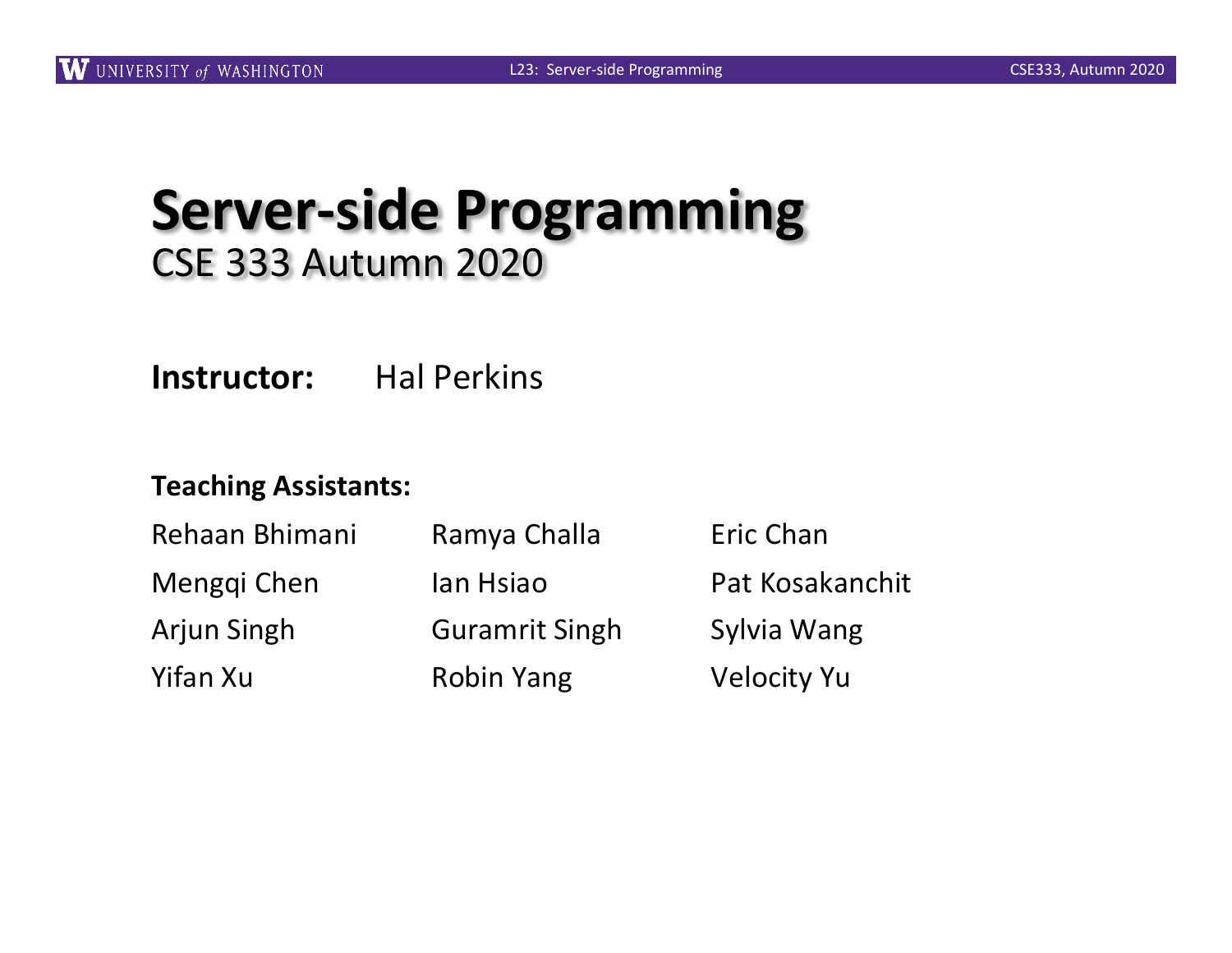#### **Administrivia**

- $\div$  New exercise 16 out now
	- Server-side network programming
	- § Due next Monday(!) 10 am
		- (only downside is sample solution won't be released until then)
- $\cdot$  hw4 posted now due Thur. Dec. 10 (last week of qtr)
	- Web server for our search engine code. Demo later today.
	- Starter code pushed late this afternoon or early evening
- No regular lecture on Wed. Instead, optional drop-by Q&A on networking, ex16, hw4, or anything else.
	- Will not be recorded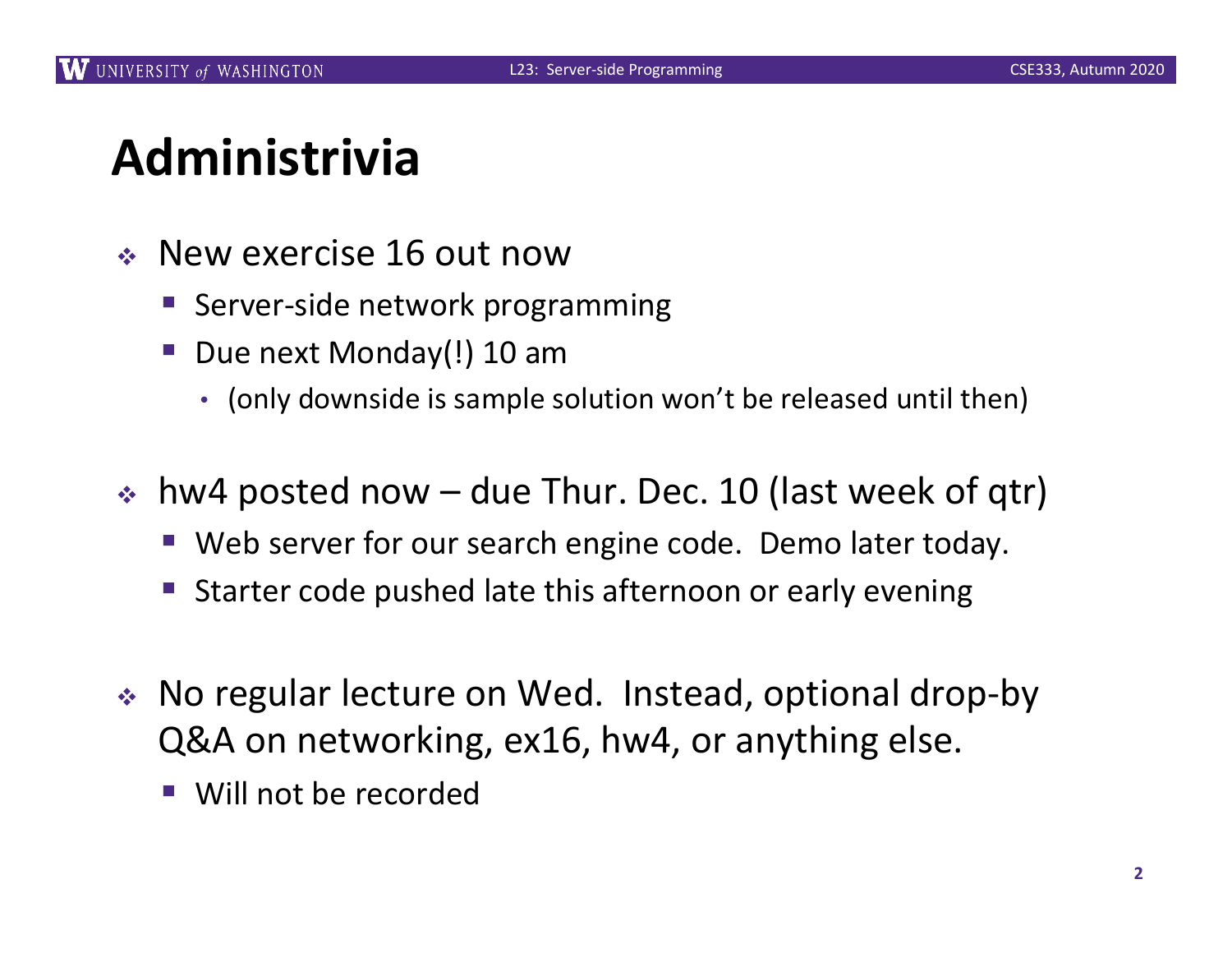### **Socket API: Server TCP Connection**

- $\div$  Pretty similar to clients, but with additional steps:
	- 1) Figure out the IP address and port on which to listen
	- 2) Create a socket
	- 3) **bind**() the socket to the address(es) and port
	- 4) Tell the socket to **listen**() for incoming clients
	- 5) **accept**() a client connection
	- 6) .**read**() and **write**() to that connection
	- 7) **close**() the client socket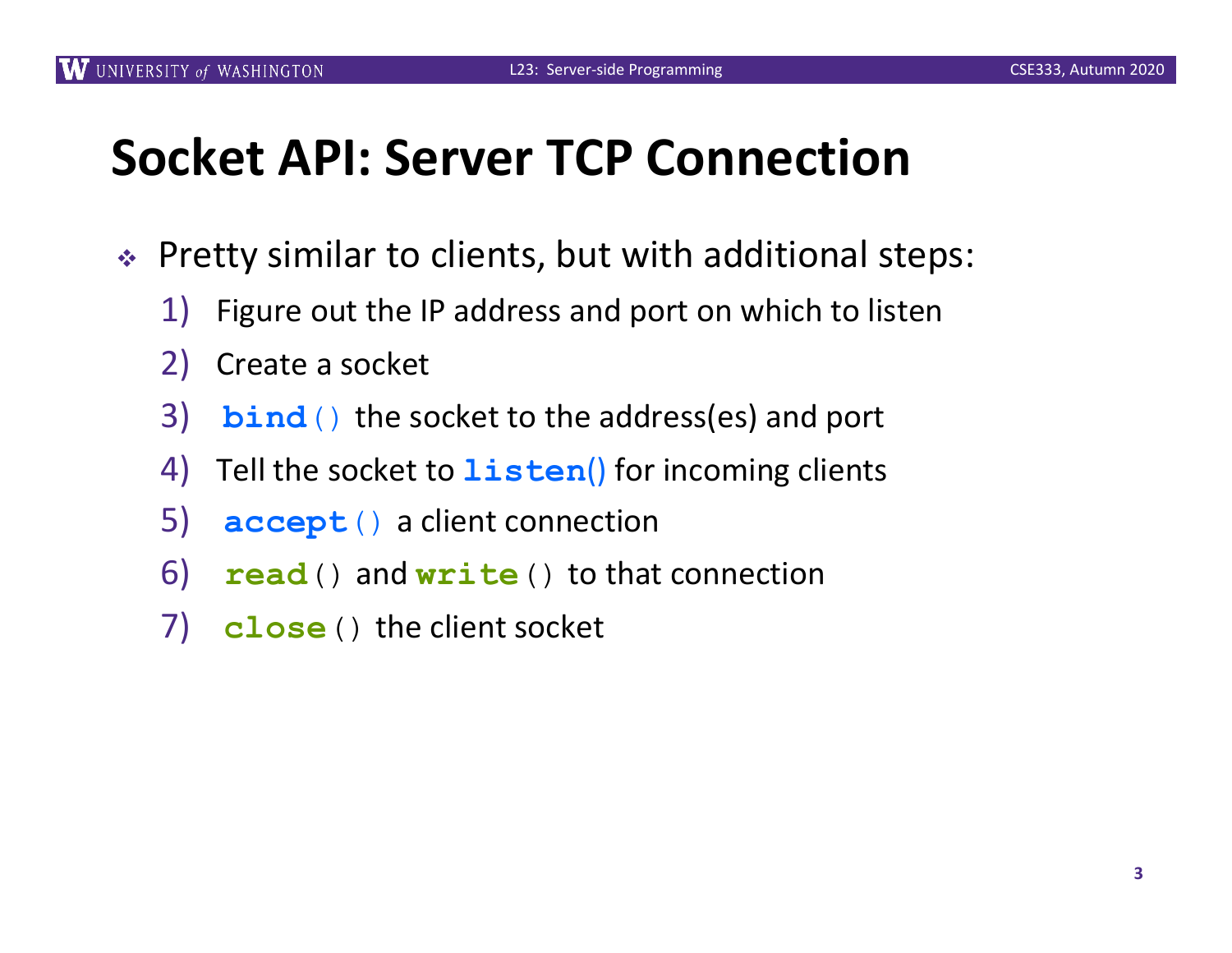#### **Servers**

- <sup>v</sup> Servers can have multiple IP addresses ("*multihoming*")
	- § Usually have at least one externally-visible IP address, as well as a local-only address (127.0.0.1)
- $\cdot$  The goals of a server socket are different than a client socket
	- § Want to bind the socket to a particular *port* of one or more IP addresses of the server
	- Want to allow multiple clients to connect to the same port
		- OS uses client IP address and port numbers to direct I/O to the correct server file descriptor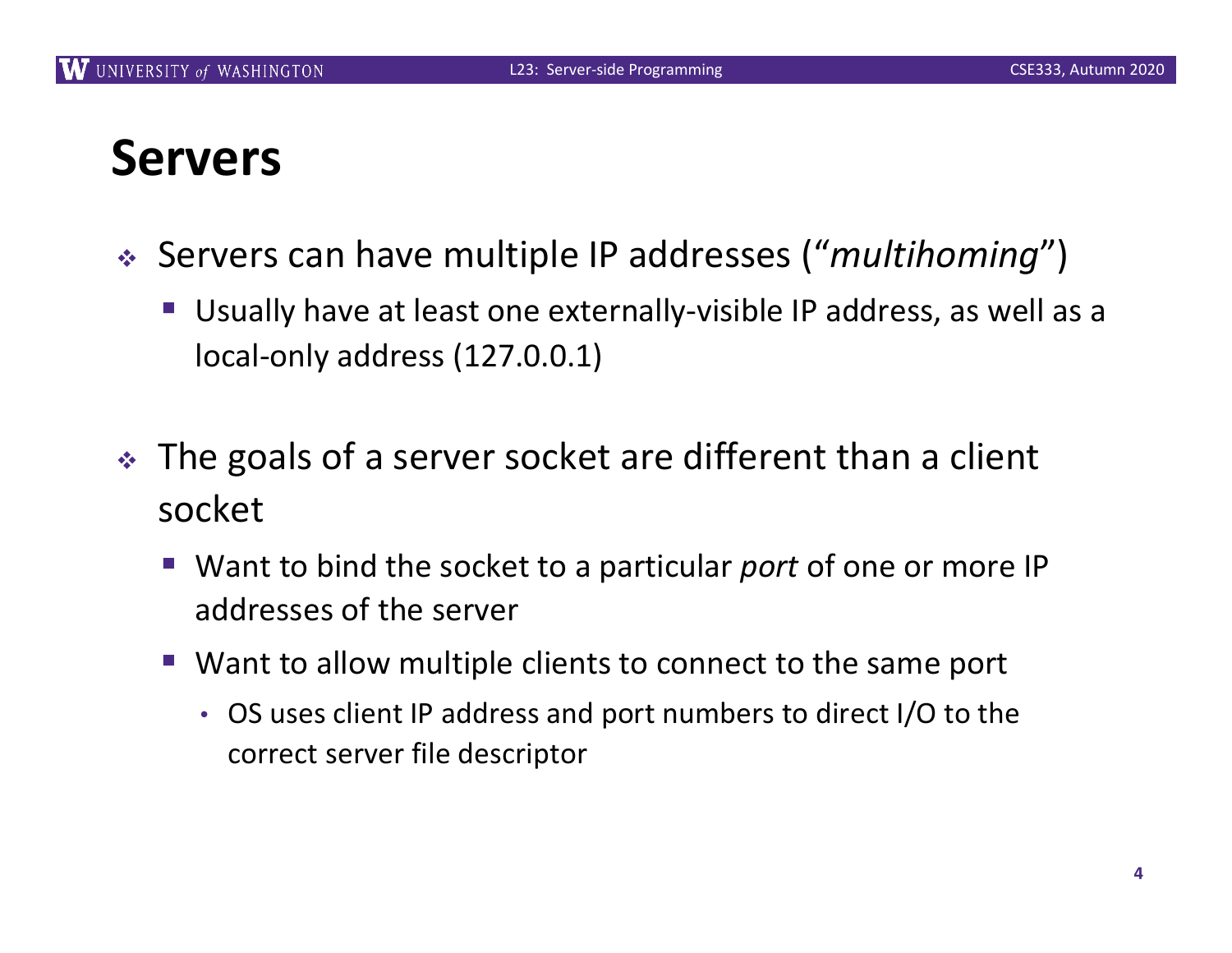# **Step 1: Figure out IP address(es) & Port**

- **Example 1: getaddrinfo** () invocation may or may not be needed (but we'll use it)
	- § Do you know your IP address(es) already?
		- Static vs. dynamic IP address allocation
		- Even if the machine has a static IP address, don't wire it into the code – better to look it up dynamically or use a configuration file
	- Can request listen on all local IP addresses by passing  $\text{NULL}$  as hostname and setting AI PASSIVE in hints.ai flags
		- Effect is to use address 0.0.0.0 (IPv4) or :: (IPv6)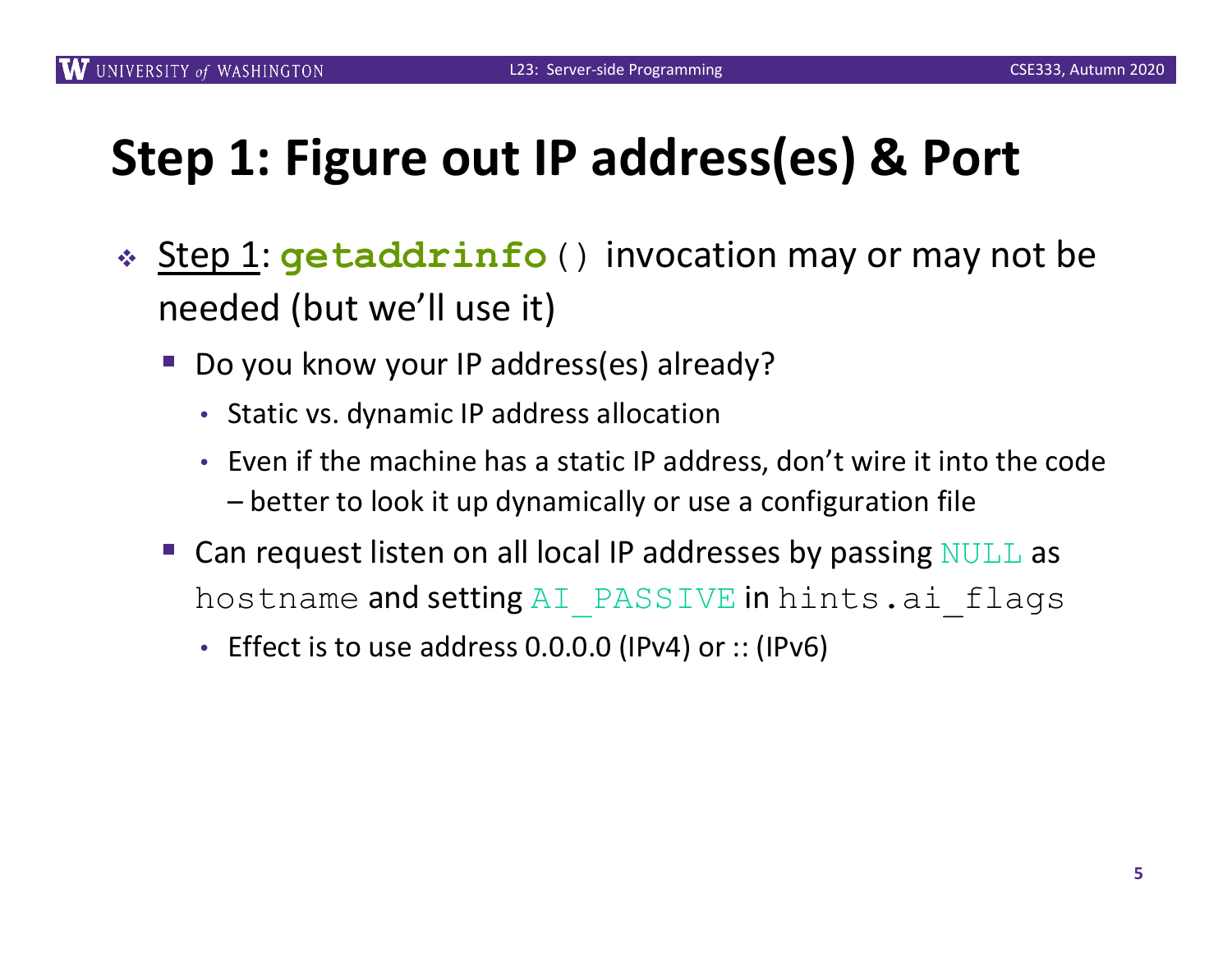## **Step 2: Create a Socket**

- <sup>v</sup> Step 2: **socket**() call is same as before
	- § Can directly use constants or fields from result of **getaddrinfo**()
	- Recall that this just returns a file descriptor IP address and port are not associated with socket yet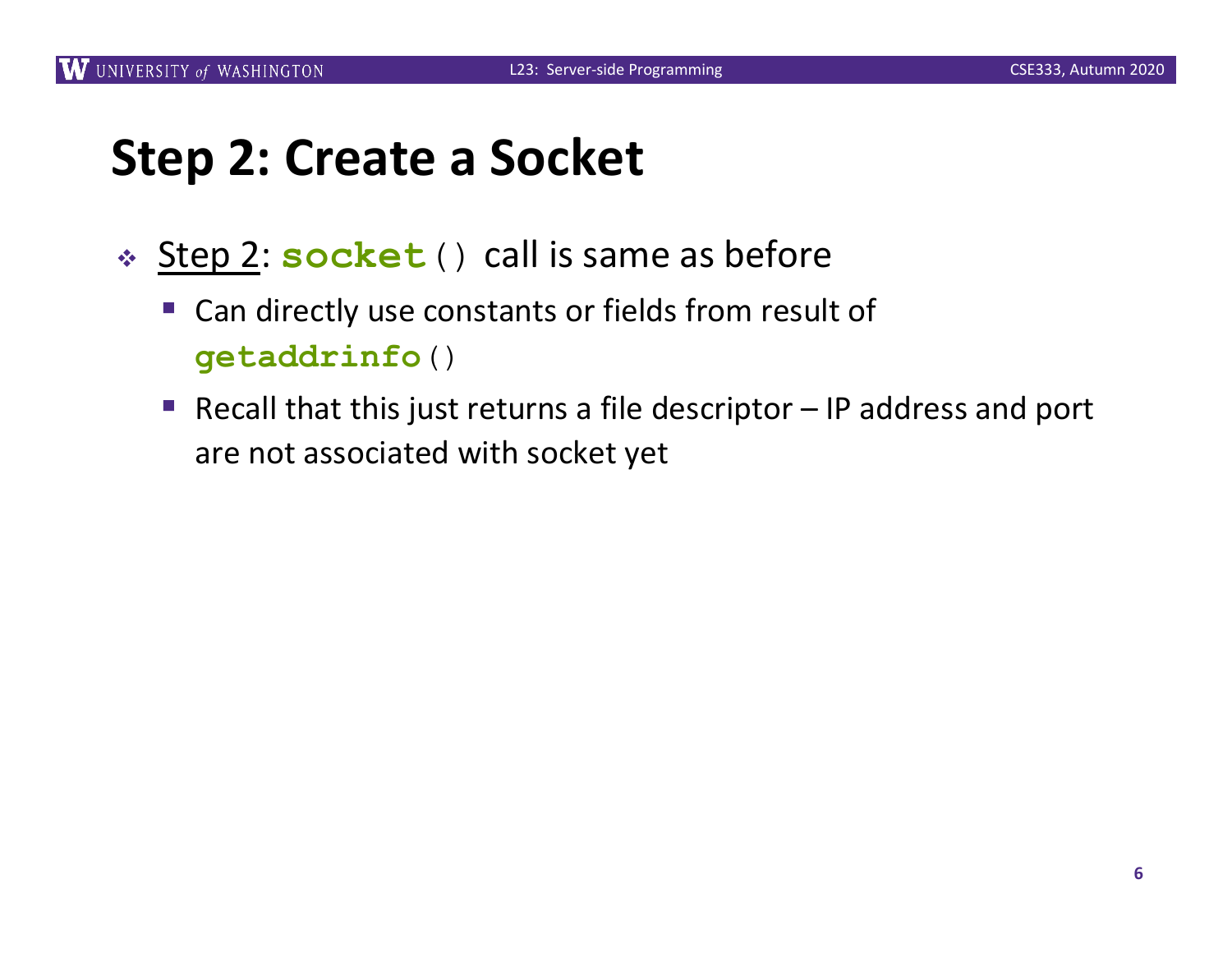#### **Step 3: Bind the socket**

- $v_{\rm s}^2$ int **bind**(int sockfd, const struct sockaddr\* addr, socklen t addrlen);
	- § Looks nearly identical to **connect**()!
	- Returns  $\theta$  on success,  $-1$  on error
- $\triangleleft$  Some specifics for addr:
	- Address family: AF INET or AF INET6
		- What type of IP connections can we accept?
		- POSIX systems can handle IPv4 clients via IPv6 so use  $AF$  INET6  $\odot$
		- AF UNSPEC doesn't work as expected: it can bind to v4-only socket
	- **Port:** port in network byte order (**htons** () is handy)
	- § **Address:** specify *particular* IP address or *any* IP address
		- "Wildcard address" INADDR ANY (IPv4), in6addr any (IPv6)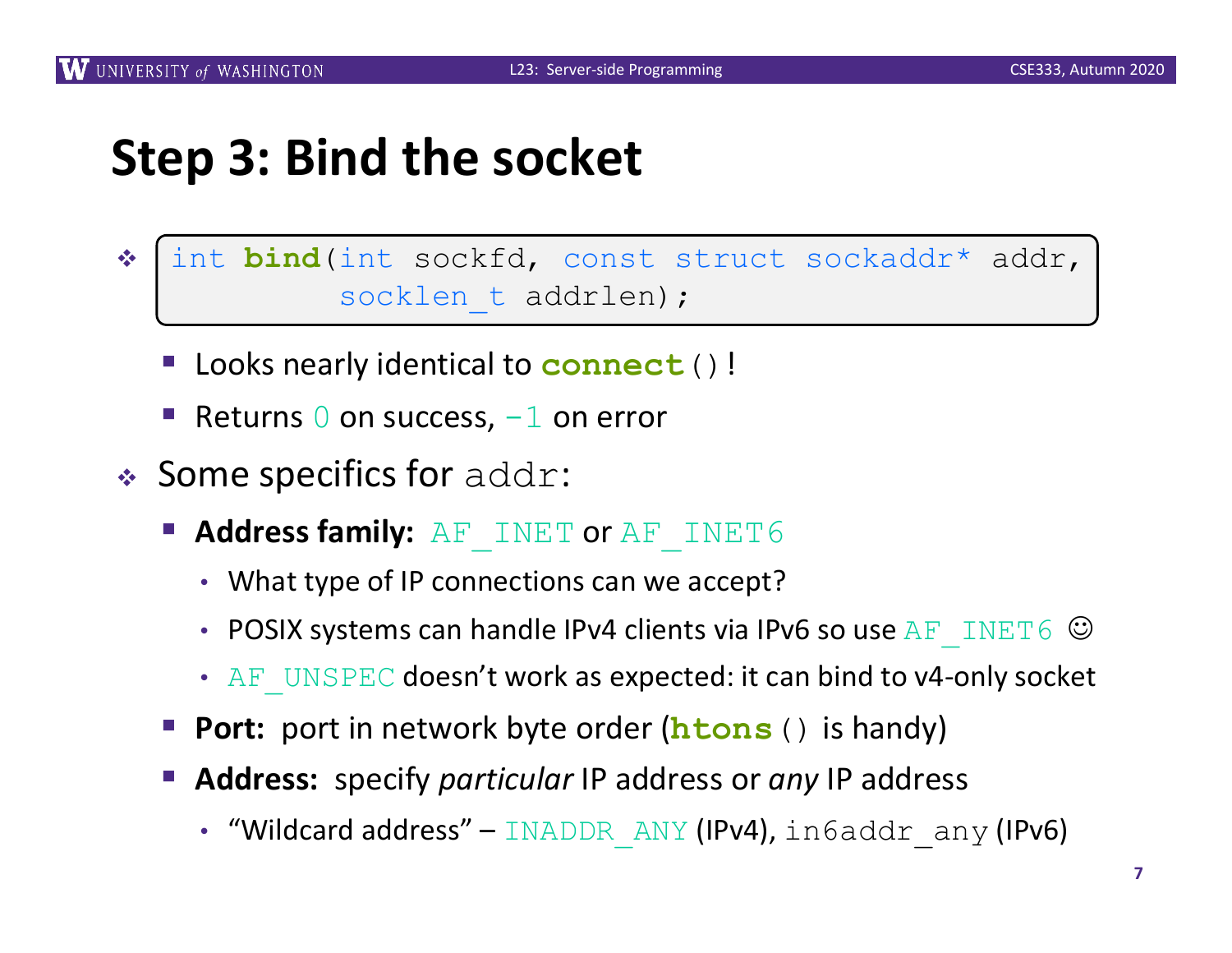#### **Step 4: Listen for Incoming Clients**

- $v_{\phi}$ int **listen**(int sockfd, int backlog);
	- Tells the OS that the socket is a listening socket that clients can connect to
	- backlog: maximum length of connection queue
		- Gets truncated, if necessary, to defined constant SOMAXCONN
		- The OS will refuse new connections once queue is full until server **accept** () s them (removing them from the queue)
	- Returns  $\theta$  on success,  $-1$  on error
	- § Clients can start connecting to the socket as soon as **listen**() returns
		- Server can't use a connection until you **accept**() it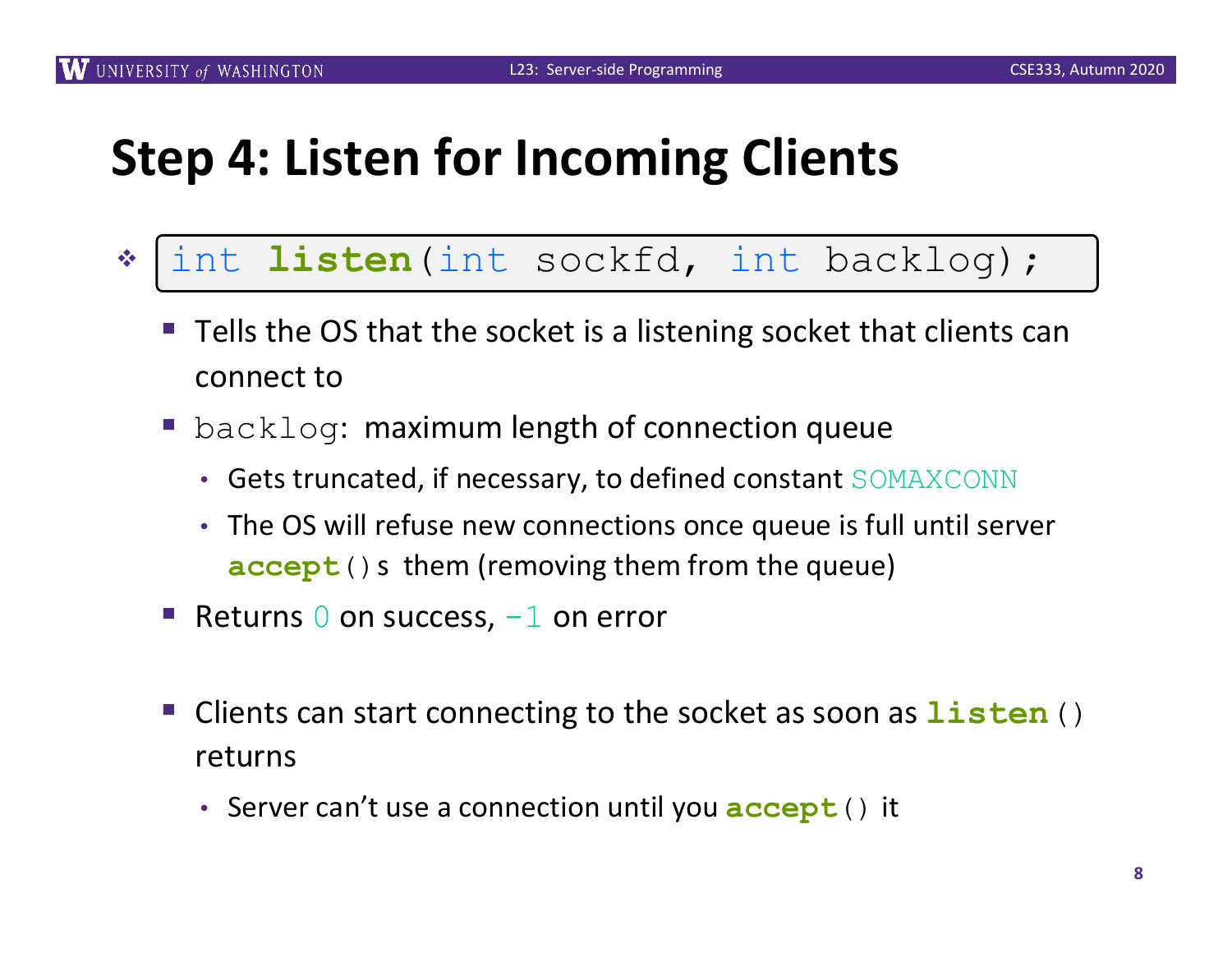#### **Example #1**

#### « See server bind listen.cc

- Takes in a port number from the command line
- § Opens a server socket, prints info, then listens for connections for 20 seconds
	- Can connect to it using netcat  $(nc)$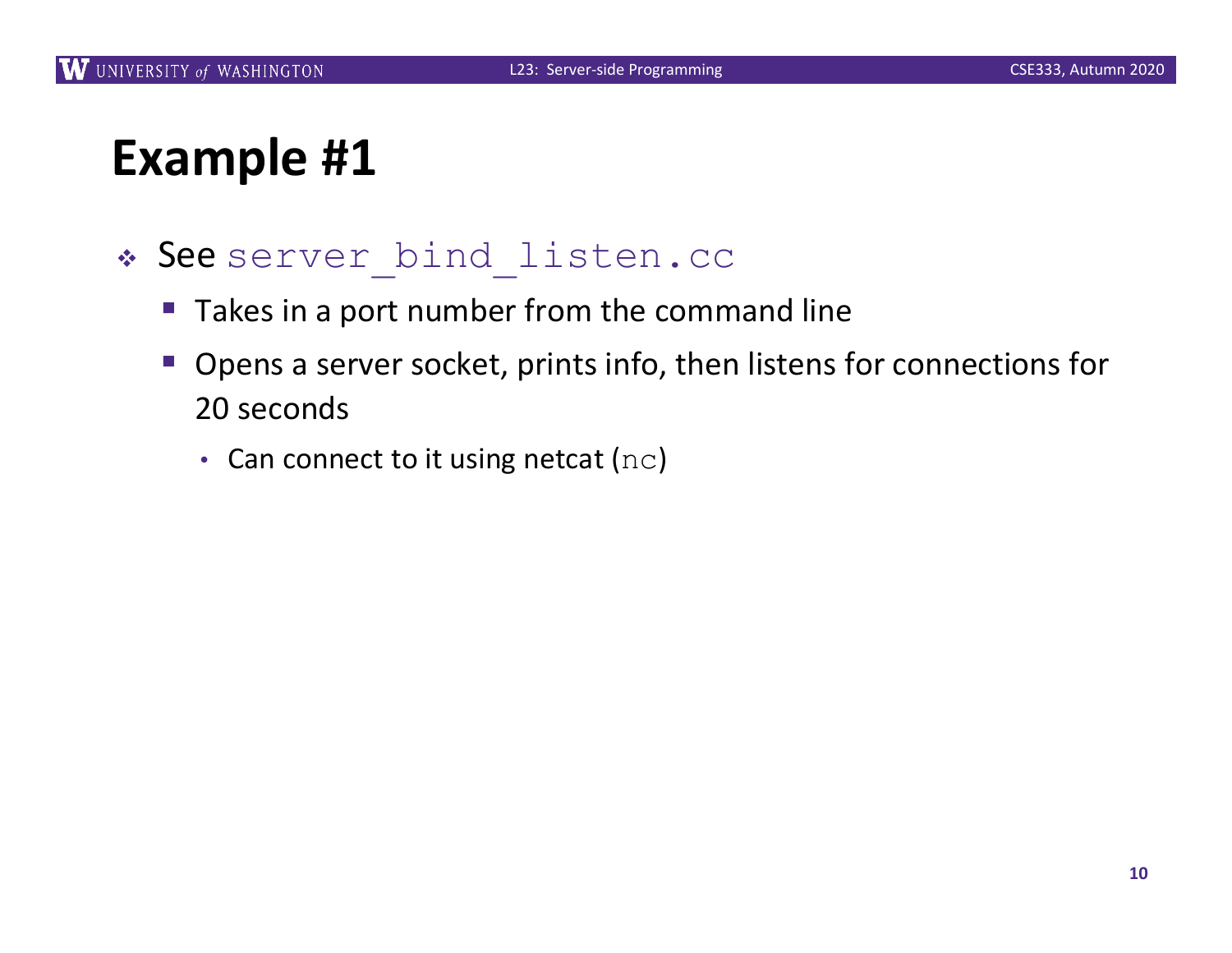#### **Step 5: Accept a Client Connection**

- $v_{\rm s}$ int **accept**(int sockfd, struct sockaddr\* addr, socklen t\* addrlen);
	- Returns an active, ready-to-use socket file descriptor connected to a client (or  $-1$  on error)
		- sockfd must have been created, bound, *and* listening
		- Pulls a queued connection or waits for an incoming one
	- $\blacksquare$  addr and addrlen are output parameters
		- $\star$  addrlen should initially be set to sizeof ( $\star$ addr), gets overwritten with the size of the client address
		- Address information of client is written into  $*$  addr
			- Use **inet\_ntop**() to get the client's printable IP address
			- Use **getnameinfo**() to do a *reverse DNS lookup* on the client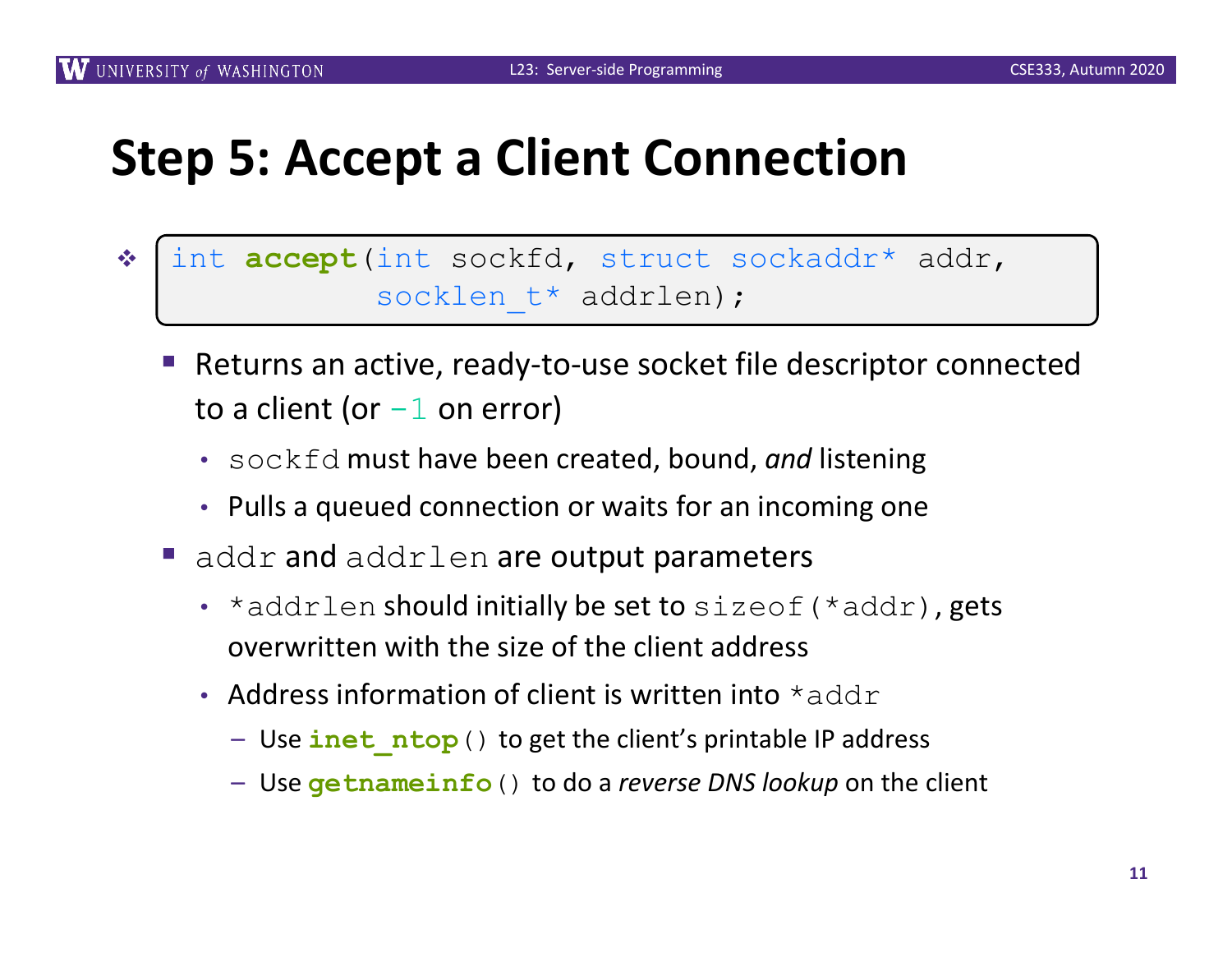#### **Example #2**

- \* See server accept rw close.cc
	- Gets a port number from the command line
	- § Opens a server socket, prints info, then listens for connections
		- Can connect to it using netcat ( $nc$ )
	- Accepts connections as they come
	- Echoes any data the client sends to it on  $stdout$  and also sends it back to the client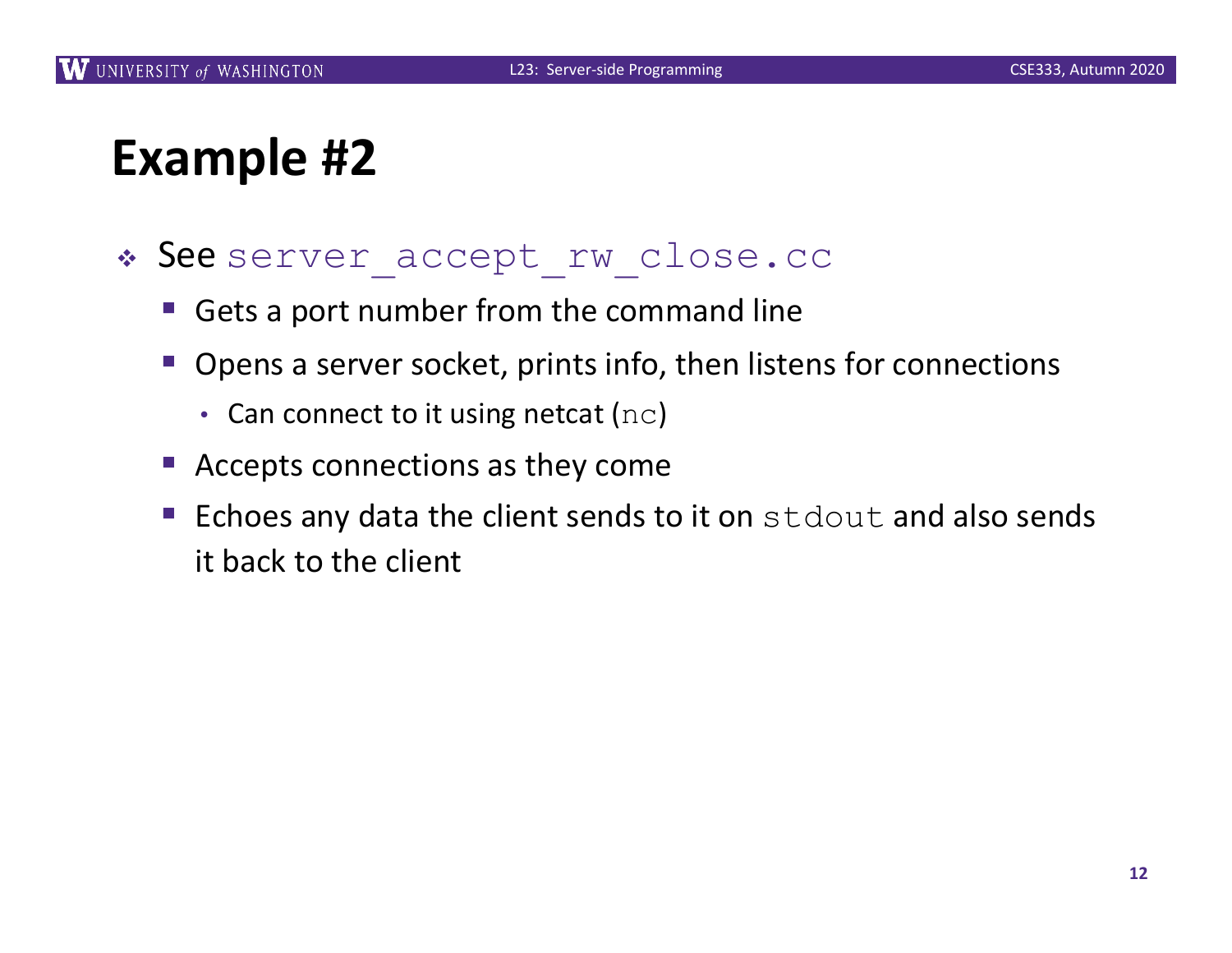#### **Something to Note**

- ◆ Our server code is not concurrent
	- Single thread of execution
	- The thread blocks while waiting for the next connection
	- The thread blocks waiting for the next message from the connection
- ◆ A crowd of clients is, by nature, concurrent
	- While our server is handling the next client, all other clients are stuck waiting for it  $\odot$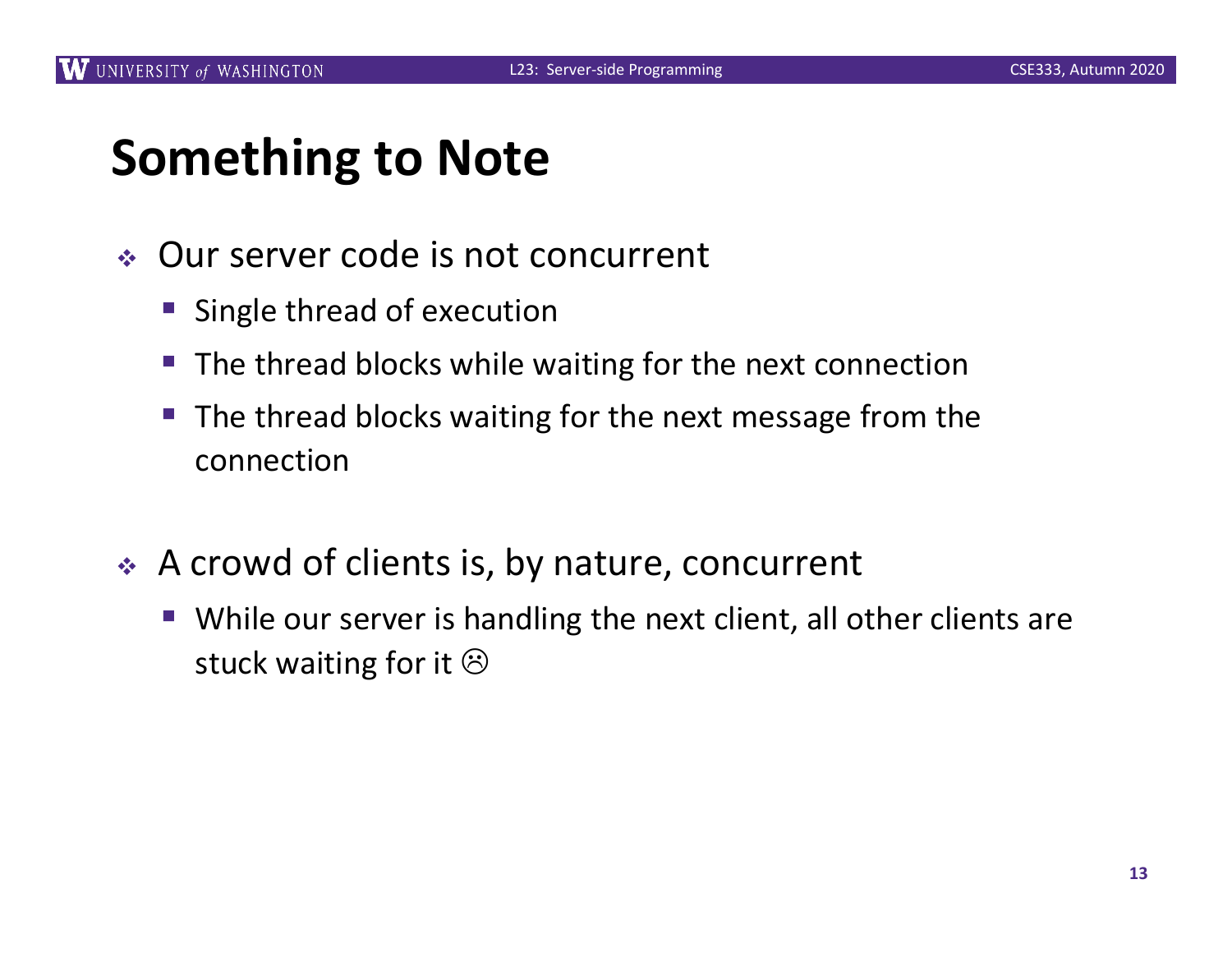#### **hw4 demo**

- <sup>v</sup> Multithreaded Web Server (333gle)
	- Don't worry multithreading has mostly been written for you
	- ./http333d <port> <static files> <indices+>
	- Some security bugs to fix, too